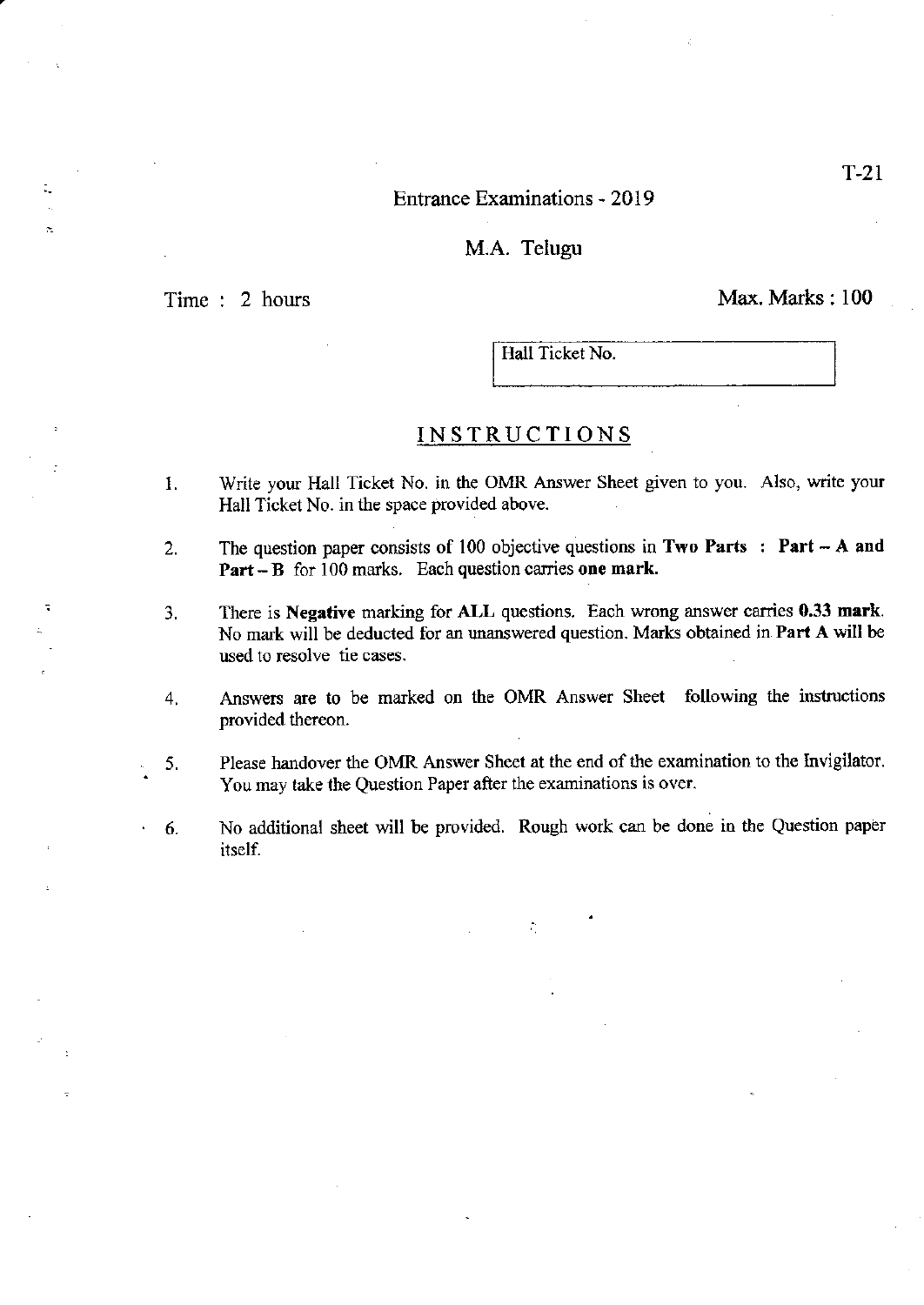# M.A. TELUGU, 2019

# Objective Type Questions

Marks: 100

**T21** 

క్రింది ప్రశ్నలకు ఒక్మొక్మదానికి నాలుగేసి ప్రత్యామ్నాయ సమాధానాలు ఉన్నాయి. వాటిలో ఒక్మటి

సరియైన సమాధానం. దానిని O.M.R. లో గుర్తించండి.

|    | PART-A                                                               |  |                                                                   |                       |  |  |
|----|----------------------------------------------------------------------|--|-------------------------------------------------------------------|-----------------------|--|--|
| 1. | ఆం <mark>ద్ర, సంస్</mark> మృత, కన్నద భాషలలో రచనలు చేసిన మొదటి కవి  – |  |                                                                   |                       |  |  |
|    | A. శ్రీనాథుదు                                                        |  | B. నన్నెచోదుడు               C. పాల్మురికి సోమనాథుడు    D. తిక్కన |                       |  |  |
| 2. | తిక్మన నిర్వచనోత్తర రామాయజాన్ని ఎవరికి అంకితమిచ్చాదు –               |  |                                                                   |                       |  |  |
|    | A. హరిహరనాథునికి     B. మనుమసిద్దికి                                 |  | C. ఖద్ద తిక్మనకు                                                  | D. మంత్రి భాన్మరునికి |  |  |
| 3. | 'జానపద కళాసంపద' అనే సిద్ధాంత గ్రంథ కర్త –                            |  |                                                                   |                       |  |  |
|    | A. తూమాటి దొణప్ప                                                     |  | B. బిరుదురాజు రామరాజు                                             |                       |  |  |
|    | C. అచ్యత రామారావు                                                    |  | D. నాయని కృష్ణకుమారి                                              |                       |  |  |
| 4. |                                                                      |  | ఒక అర్తాన్ని తెలియజేయదానికి అనేకపదాలుంటే ఆ పదాలను ఇలా అంటారు –    |                       |  |  |
|    | A. నానార్థకాలు                                                       |  | B. సారూప్యపదాలు                                                   |                       |  |  |
|    | C. పర్యాయపదాలు                                                       |  | D. వ్యతిరేకార్థకాలు                                               |                       |  |  |
|    |                                                                      |  |                                                                   |                       |  |  |
| 5. | 'పతంజలి' – విడదీసే                                                   |  |                                                                   |                       |  |  |
|    | A. పతన్ + జలి                                                        |  | $B.$ $56\overline{6} + 8080$ C. $5\overline{6} + 8080$            | $D.$ పత $+$ అంజలి     |  |  |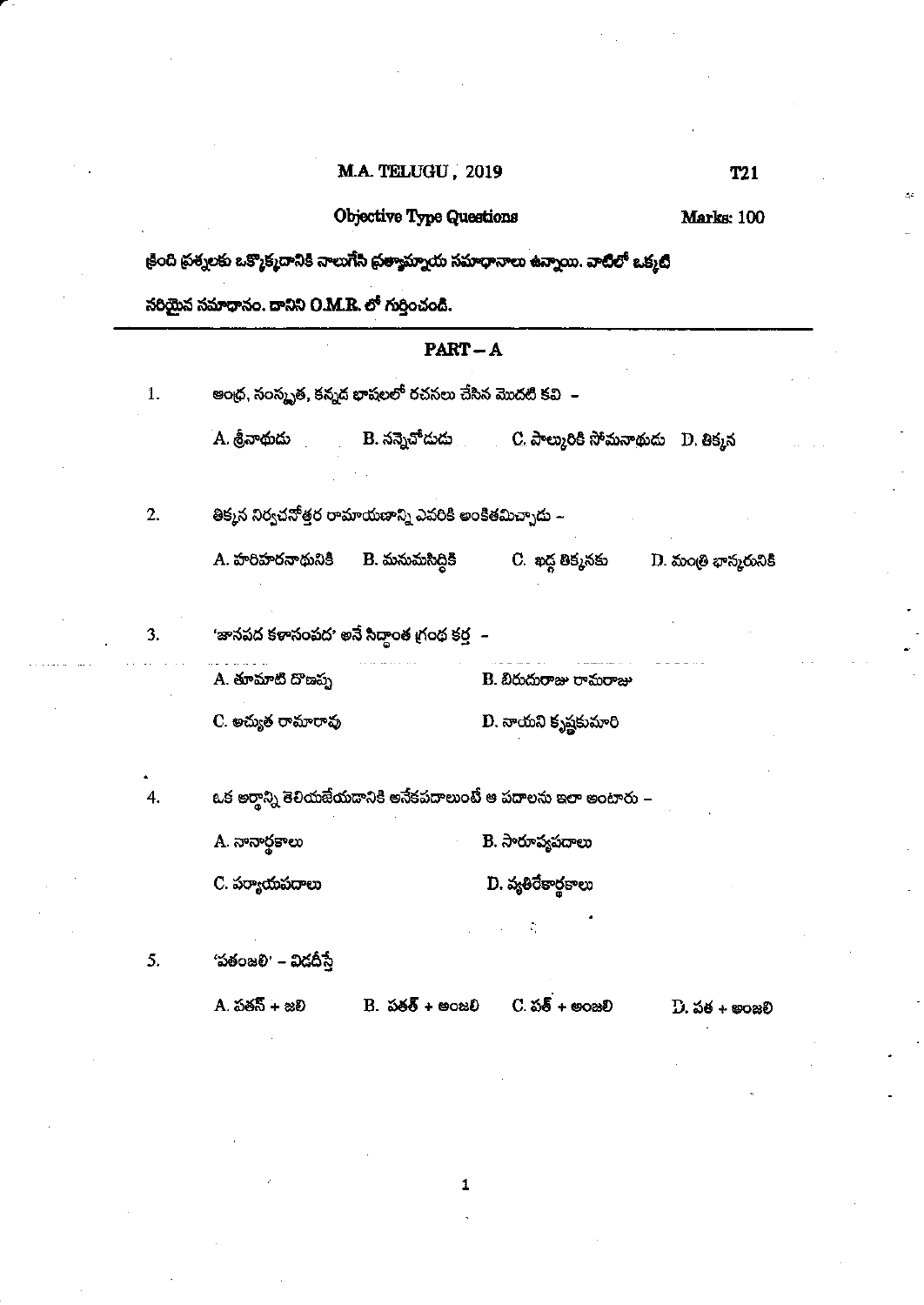| 6.   | పాల్మురికి సోమనాథుని రచనల్లో ఈ తెగ ప్రస్తావన ఎక్కువగా ఉంది  – |                                                         |                               |                           |  |
|------|---------------------------------------------------------------|---------------------------------------------------------|-------------------------------|---------------------------|--|
|      | A. భిల్లు                                                     | B. సవర                                                  | C. నుగాలి                     | D. చెంచు                  |  |
| 7.   |                                                               | తెనుఁగు, తెనుగు   - అన్న మాటలను భాషాపరంగా వాడిన కవి –   |                               |                           |  |
|      | A. శ్రీనాథుడు                                                 | B. పోతన                                                 | C. నన్నయ                      | D. తిక్మన                 |  |
| 8.   |                                                               | 'ఫోక్ లోర్'  అనే పదాన్ని మొదటిగా రూపొందించిన వ్యక్తి  – |                               |                           |  |
|      | A. W.J. థామస్                                                 | B. అలన్ దండస్                                           | ్ర. సి.పి. <sub>ట్</sub> గౌన్ | D. J.J. థాంప్నన్          |  |
| 9.   |                                                               | థఐంధ కవులలో 'కుమారభారతి' బిరుదుగల కవి  –                |                               |                           |  |
|      | A. పెద్దన                                                     | B. మాదయ్యగారి మల్లన - C. ధూర్జటి                        |                               | D. తెనాలి రామకృష్ణుడు     |  |
| 10.1 |                                                               | 'తెలుగు జానపద కథలు'. ఈ అంశంపై పరిశోధన చేసినవారు –       |                               |                           |  |
|      | A. కె. సుమతి                                                  | B. పి. వసుంధర                                           | C. పి. సరస్వతి                | D. రావి ప్రేమలత           |  |
| 11.  | అవధానంలో పృచ్ఛకుడు  అంటే –                                    |                                                         |                               |                           |  |
|      | A. చెప్పేవాదు                                                 | B. వినేవాదు                                             | C. ప్రశ్నించేవాదు             | D. చూచేవాదు               |  |
| 12.  |                                                               | దంపుడు పాటలు, విసుర్రాతి పాటలు ఏ ఛందంలో నదుస్తాయి –     |                               |                           |  |
|      | A. ద్విపద                                                     | B. <del>ర</del> రువోజ                                   | C. మాతా                       | D. మధ్యాక్మర              |  |
| 13.  |                                                               | సర్వాయి పాపడి కథను సేకరించిన ఆంగ్లేయుడు  –              |                               |                           |  |
|      | A. జె. ఎ. బోయల్                                               | B. స్టిథ్ థాంసన్                                        | C. ఫ్రాన్సిస్                 | D. జె. జె <i>.</i> థాంనస్ |  |
|      |                                                               |                                                         |                               |                           |  |

t,

T 21

 $\overline{\mathbf{2}}$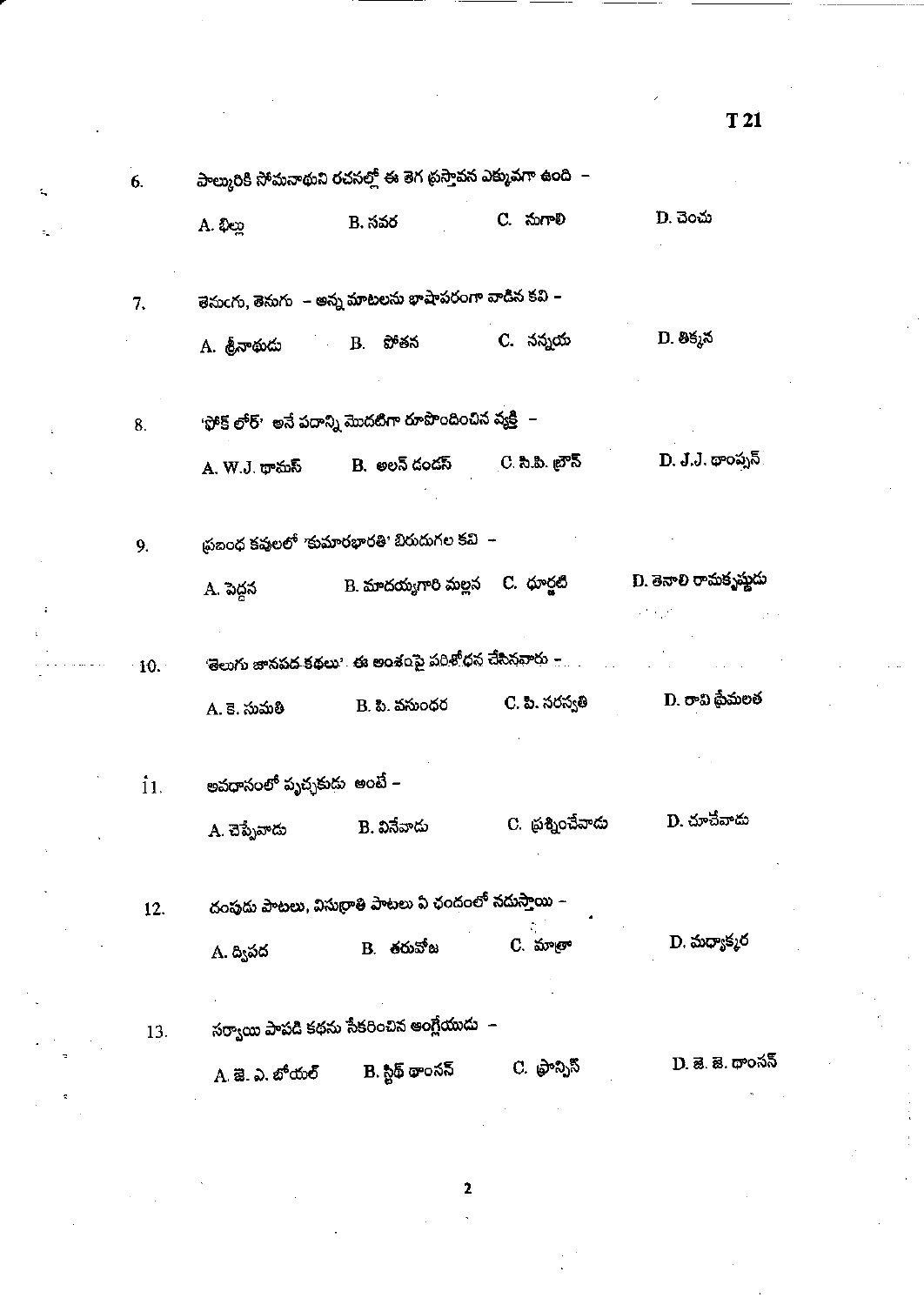| 14. |                                          | "కావ్యం యశసేర్థకృతే వ్యవహారవిదే శివేతరక్షతయే'' అని చెప్పిన వారు–                   |                             |                    |
|-----|------------------------------------------|------------------------------------------------------------------------------------|-----------------------------|--------------------|
|     | A. భామహుదు                               | B. రుద్రటుడు                                                                       | C. దండి                     | D. మమ్మటుడు        |
| 15. |                                          | ఇవటూరి సోమనారాధ్యుని దీవెనలతో పోతన రచించిన గ్రంథం  –                               |                             |                    |
|     |                                          | A. వీరభద్ర విజయం       B. నారాయణ శతకం     C. భోగినీ దండకం                          |                             | D. భాగవతం          |
| 16. | సిగ్గిడి ఇందలి '–ఇడి'— అర్థకం            |                                                                                    |                             |                    |
|     | A. మతుబర్థకం                             | B. మానార్థకం                                                                       | C. తదభావద్యోతకం             | D. భావార్తకం       |
| 17. | - బుర్రకథ పితామహునిగా పిలువబడే వ్యక్తి – |                                                                                    |                             |                    |
|     | A. రాంబాబు                               | B. ఆదుర్తి ఆంజనేయులు                                                               | C. చుక్మ సత్తయ్య - D. నాజర్ |                    |
| 18. |                                          | <sup>ు</sup> మద్య నిషేధం పెట్టినా ఫలితం లేదు <sup>,</sup> అనే వాక్యం –             |                             |                    |
|     |                                          | A. శత్రర్థక వాక్యం        B. సంయుక్త వాక్యం      C. అప్యర్థక వాక్యం                |                             | D. క్వార్థక వాక్యం |
| 19. |                                          | సూది, దారం, బావి లాంటి మాటలను సూధి ,ధారం ,భావి  గా పలకటం–                          |                             |                    |
|     | A. ప్రమాణీకరణం                           | B. కృతక థమాణీకరణం                                                                  | C. మాందలికీకరణం             | D. ఏదీ కాదు        |
| 20. |                                          | రాయలసీమ ప్రాంతంలో <sup>,</sup> కిల్లెగిత్తిరిగాదు <sup>,</sup> అని పేరున్న పాత్ర – |                             |                    |
|     | A. జుట్లపోలిగాదు                         | B. కేతిగాదు                                                                        | $^{\circ}$ C. కొంటె కోణంగి  | D. బాణాసుర         |
|     |                                          |                                                                                    |                             |                    |
| 21. | రూపక భేదాలను తెలిపిన మొదటి గ్రంథం –      |                                                                                    |                             |                    |
|     | A. దశరూపకం                               | B. కావ్యాలంకారం                                                                    | C. వ్యక్తి వివేకం           | D. కావ్య థ్రకాశం   |
|     |                                          |                                                                                    |                             |                    |

 $\overline{\mathbf{3}}$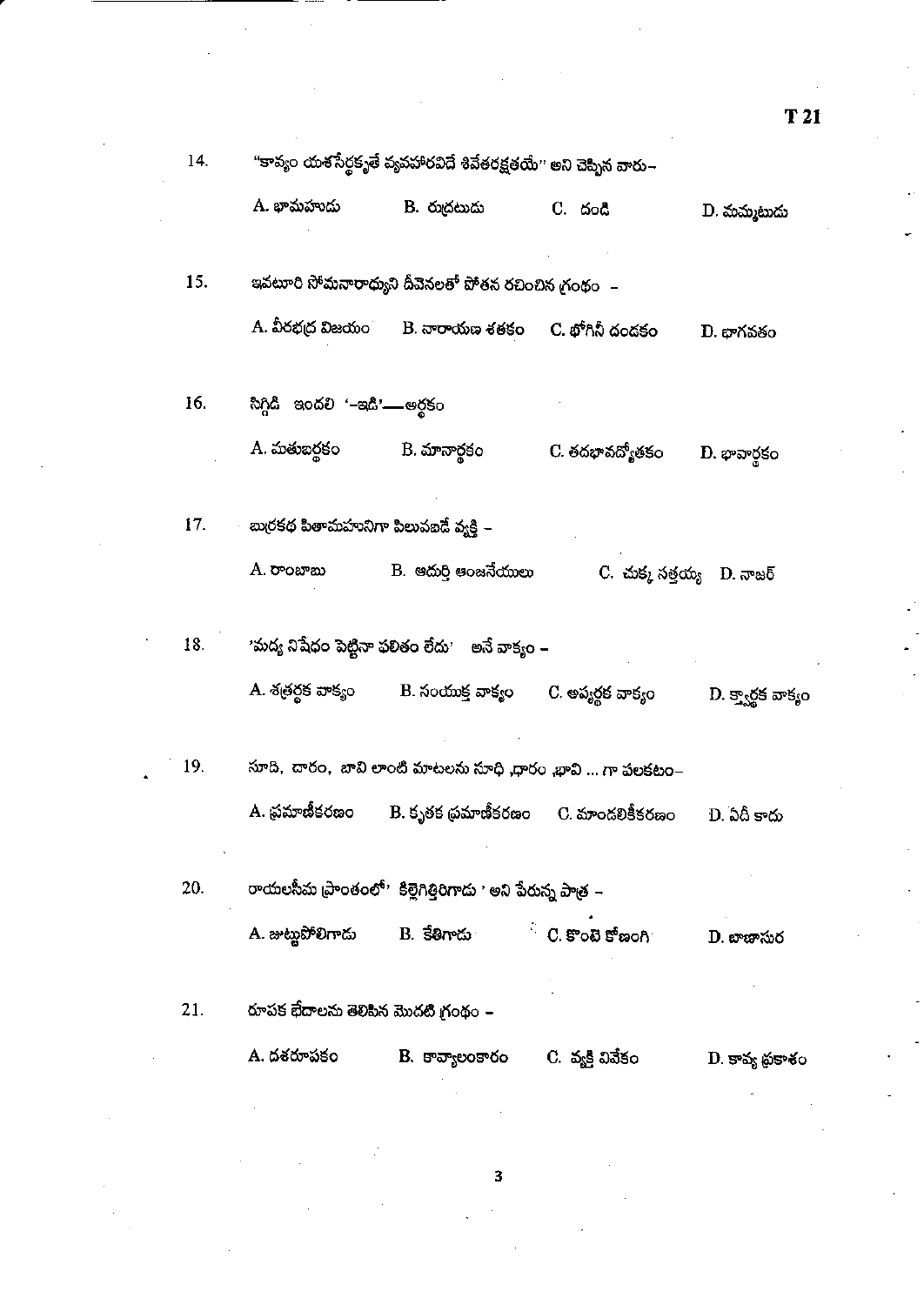| B. వేదము వేంకటరాయ శాస్త్రి<br>A. ధర్మవరం కృష్ణమాచార్యులు<br>D. పానుగంటి లక్ష్మీనరసింహం<br>C. కోలాచలం శ్రీనివాసరావు<br>విశ్వనాథ వీరి కవిత్వాన్ని ఇక్షురసంతో పోల్చాడు  –<br>23.<br>C. శ్రీకృష్ణదేవరాయలు<br>D. త్రీనాథుదు<br>A. అల్లసాని పెద్దన           B.  నంది తిమ్మన |  |
|------------------------------------------------------------------------------------------------------------------------------------------------------------------------------------------------------------------------------------------------------------------------|--|
|                                                                                                                                                                                                                                                                        |  |
|                                                                                                                                                                                                                                                                        |  |
|                                                                                                                                                                                                                                                                        |  |
|                                                                                                                                                                                                                                                                        |  |
|                                                                                                                                                                                                                                                                        |  |
| నన్నయ, ఎర్రనల రచనలుగల మహాభారతంలోని పర్వము  –<br>24.                                                                                                                                                                                                                    |  |
| $D.$ $\delta$ o $\omega$<br>C. <b>అ</b> రణ్య<br>B. సభా<br>A. ఆది                                                                                                                                                                                                       |  |
|                                                                                                                                                                                                                                                                        |  |
| వరూధినీ ప్రవరుల కథాఘట్టముగల పురాణం –<br>25.                                                                                                                                                                                                                            |  |
| A. శివపురాణము       B. మార్కండేయ పురాణము     C.  వాయు పురాణము     D. పద్మ పురాణము                                                                                                                                                                                      |  |
|                                                                                                                                                                                                                                                                        |  |
| $PART-B$                                                                                                                                                                                                                                                               |  |
| శతకవాజ్మయ ఐహ్మగా కీర్తి పొందినవారు –<br>26.                                                                                                                                                                                                                            |  |
| A. పాల్మురికి సోమనాథుడు     B.  కంచర్ల గోపన్న     C.  మారద వెంకయ్య    D. కాసుల పురుషోత్తమకవి                                                                                                                                                                           |  |
|                                                                                                                                                                                                                                                                        |  |
| దాశరథి తన గాలిబ్ గీతాలను ఎవరికి అంకితమిచ్చారు –<br>27.                                                                                                                                                                                                                 |  |
| B. అక్మినేని నాగేశ్వరరావు<br>A. సురవరం ప్రతాపరెడ్డి                                                                                                                                                                                                                    |  |
| D. నందమూరి తారక రామారావు<br>C. మాదపాటి హనుమంతరావు                                                                                                                                                                                                                      |  |
|                                                                                                                                                                                                                                                                        |  |
| ప్రపంచంలో అత్యంత ప్రాచీన నాటక సాహిత్యంగల భాష –<br>28.                                                                                                                                                                                                                  |  |
| D. జర్మనీ<br>C. నంస్మృతం<br>A. లాటిన్                                                                                                                                                                                                                                  |  |
|                                                                                                                                                                                                                                                                        |  |

4

Ŀ

T 21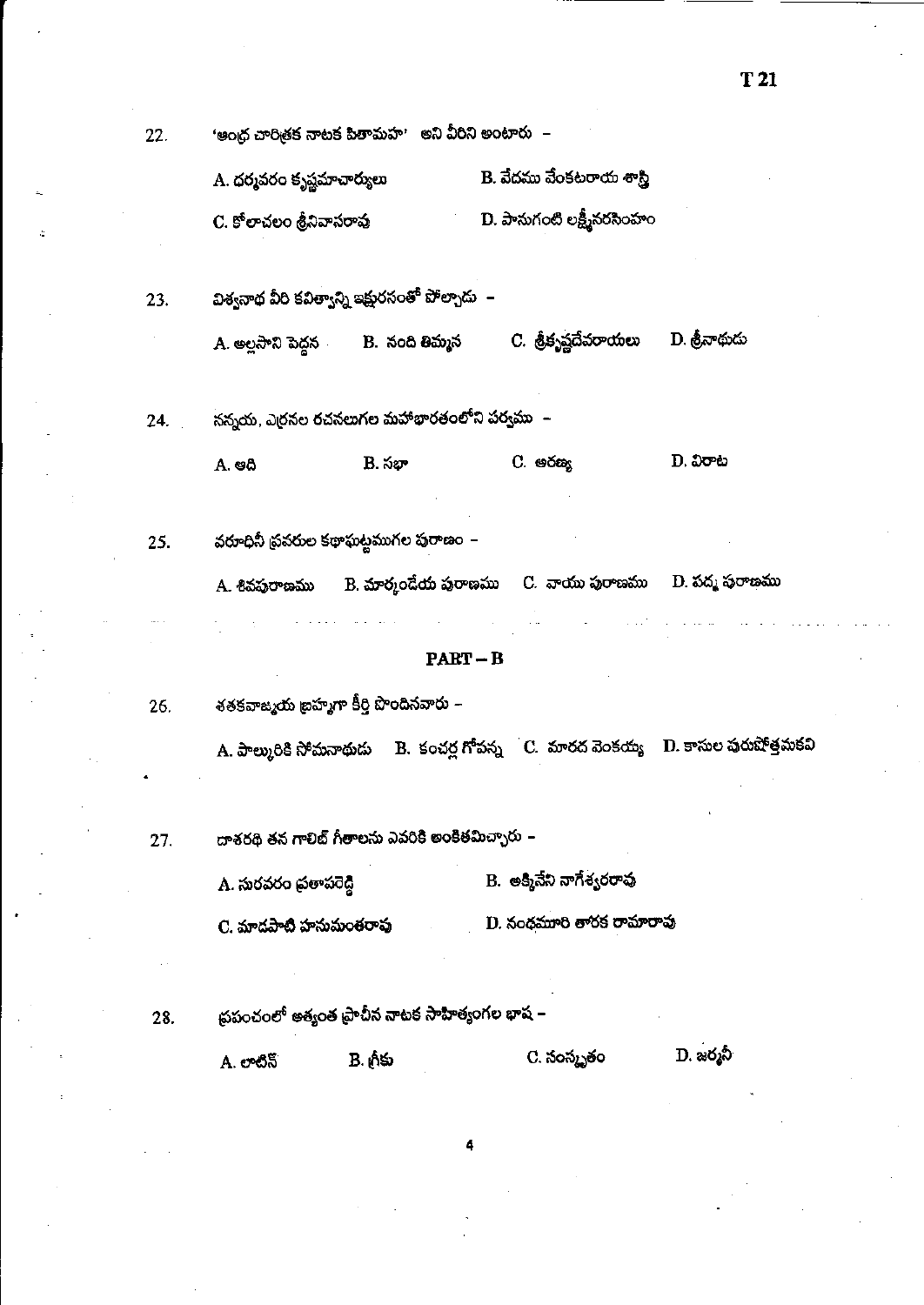29. 'సంధి, విగ్రహం' రచయిత–

| A. కందుకూరి | B. గురజాద | C. కోరాద | $D.$ రాయపోలు |
|-------------|-----------|----------|--------------|
|             |           |          |              |

30. జయంతి రామయ్య పంతులు –

> A. వ్యావహారిక భాషావాది  $B.$  (roots are  $\frac{1}{2}$

C. ప్రామాణిక భాషావాది D. వాదుకభాషావాది

31. 'భాషాశాస్త్ర పరిచయము' గ్రంథ రచయిత–

> A. బొద్దపల్లి పురుషోత్తం B. పి.ఎస్. సుఖమ్మాణ్యం C. స్ఫూర్తి శ్రీ D. ఎం.కందప్ప చెట్టి

32. అనుమానం అనే పదంలోని అను–

> B. సంస్కృతభవం C. సంస్కృత ధాతువు D. ఉపసర్గ A. దేశివదం

వ్యత్పత్త్వర్థమే ప్రధానంగా కల శబ్దము – 33. A. యౌగికము B. యోగరూధము C. రూధము  $D.$  యౌగిక రూఢము

'విమర్శక పారిజాతం' రాసినవారు – 34.

> A. పురాణం సూరిశాస్త్రి B. నందితిమ్మన**ి**

C. పుదుప్పాకం సుబ్రహ్మణ్య అయ్యర్ $\cdot$ D. వెన్నేటి రామచంద్రరావు

నాటకంలో బిందువు, యత్నము కలిగిన సంధి పేరు – 35.

 $A.$  ముఖసంధి

5

B. గర్భనంధి - C. ప్రతి ముఖసంధి

D. నిర్వహణ సంధి

T 21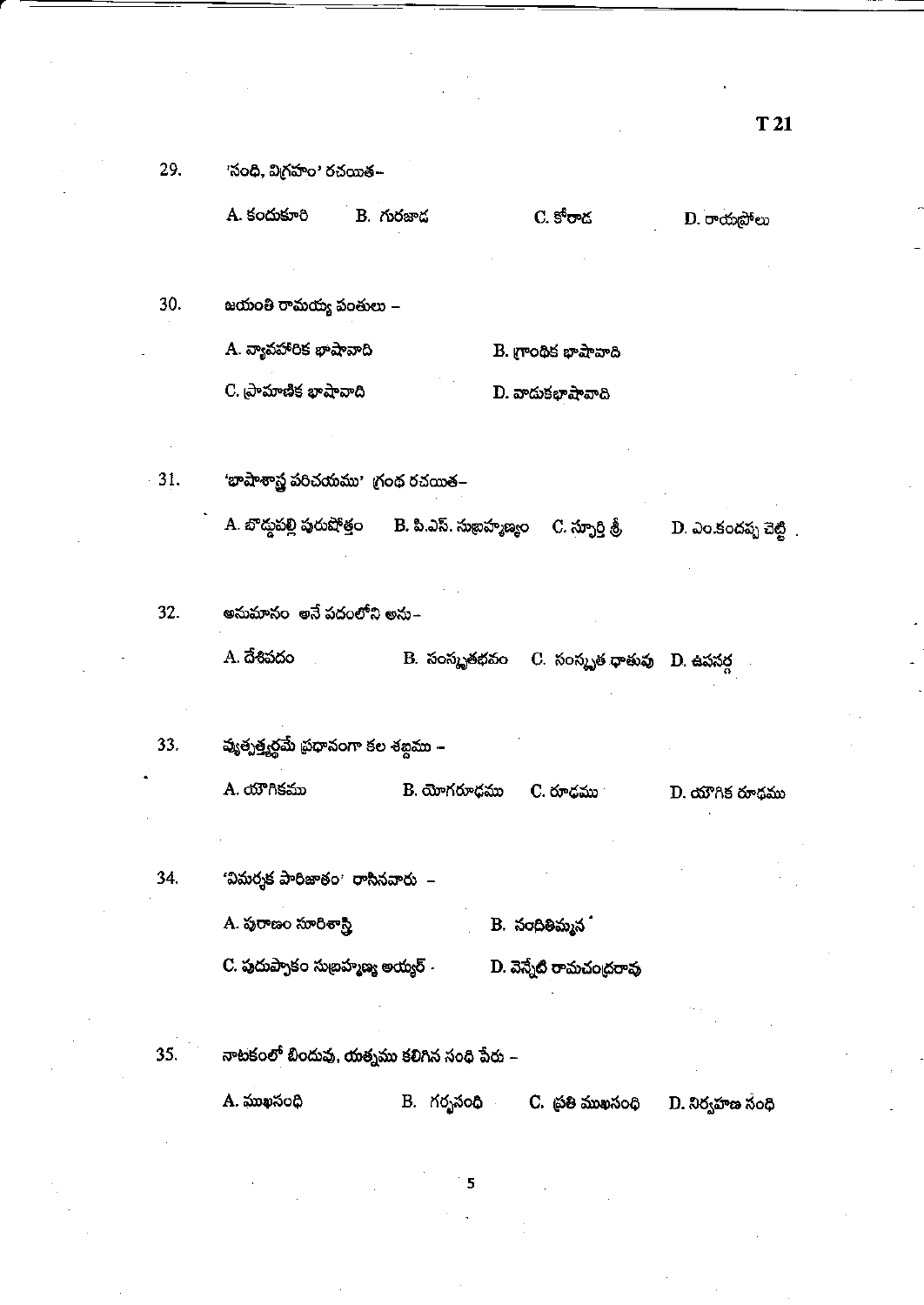| 36.   | <sup>,</sup> బాకీ' ఏ భాషాపదం                                 |                   |                               |                  |
|-------|--------------------------------------------------------------|-------------------|-------------------------------|------------------|
|       | A. ఫ్రెంచి                                                   | ్ B. అరబ్బీ       | C. ඡාර් <sub>දි</sub>         | <b>D.</b> పారశీక |
|       |                                                              |                   |                               |                  |
| 37.   | 'తపాలా బంట్రోతు' కవితా ఖండిక రాసిన కవి –                     |                   |                               |                  |
|       | A. శ్రీ శ్రీ                                                 | B.8e5             | C. దాశరథి                     | D. ఆరుద          |
|       |                                                              |                   |                               |                  |
| 38.   | 'కమలాక్షు నర్చించు కరములు కరములు' అన్న పద్య పాదంలోని అలంకారం |                   |                               |                  |
|       | A. లాటాను (పాస                                               | B. వృత్త్యనుప్రాస | C. అంత్యానుప్రాస              | D. యమకం          |
|       |                                                              |                   |                               |                  |
| 39. I | 'వాఙ్మయి' పత్రిక ఎక్కడనుండి వెలువడింది  –                    |                   |                               |                  |
|       | A. విజయవాద                                                   | B. మభాసు          | C. హైదరాబాదు                  | D. రాజమండి       |
|       |                                                              |                   |                               |                  |
| 40.   | 'నిగమశర్మ' పాత్రగల ప్రబంధం –                                 |                   |                               |                  |
|       | A. పారిజాతాపహరణము                                            |                   | B. మనుచరిత్ర                  |                  |
|       | C. పాందురంగ మాహాత్మం                                         |                   | D. శ్రీకాళహస్తీశ్వర మాహాత్యము |                  |
|       |                                                              |                   |                               |                  |
| 41.   | 'తిక్మన కావ్యశిల్పం' భంథ కర్త –                              |                   |                               |                  |
|       | A. విశ్వనాథ సత్యనారాయణ                                       |                   | B. కోరాద రామకృష్ణయ్య          |                  |
|       | C. పింగళి లక్ష్మీకాంతం                                       |                   | D. కేతవరపు రామకోటి శాస్త్రి   |                  |
|       |                                                              |                   |                               |                  |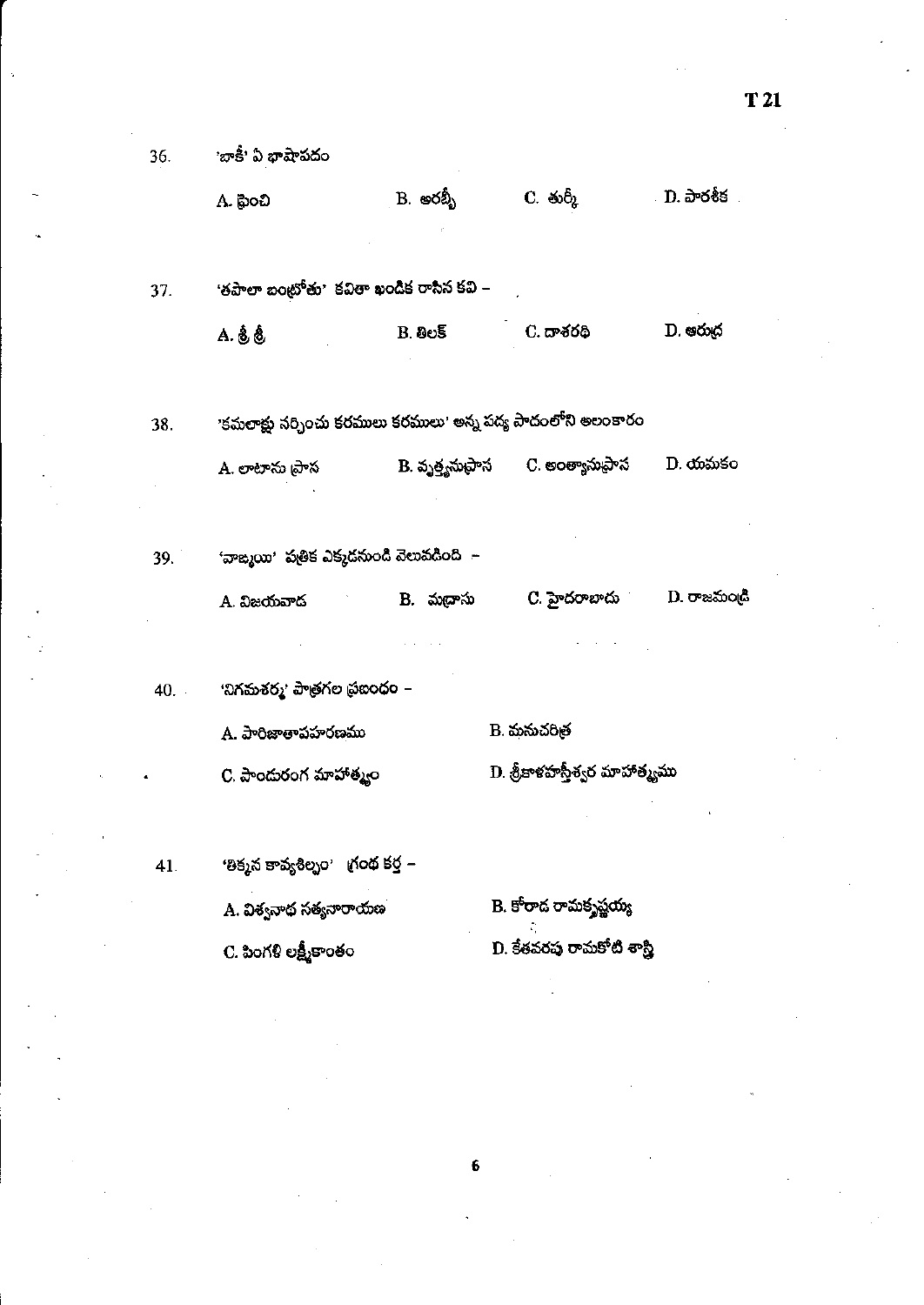$-42.$ 'శశిదూతం' గ్రంథకర్త –

> - B. వేదులసత్యనారాయణ A. పింగళికాటూరి కవులు

> $\mathbf D$ . రాయప్రోలు సుబ్బారావు C. విశ్వనాథసత్యనారాయణ

"ఆంధ్రావళి మోదముంబొరయ" రచన చేస్తానని చెప్పిన కవి – 43.

> A. పాల్మురికి సోమనాథుడు B. తిక్మన C. పోతన D. ఎర్రన

మూల ద్రావిద భాషా లింగవిధానాన్ని నిలబెట్టు కొన్నభాష – 44. B. మలయాళం C. కన్నడం **D.** මහරා . A. తమిళం

<u>'గోగాకు' ఈ మాండలికం –</u> 45.

> $B$ . ఉత్తరమండలం $C$ . దక్షిణమండలం D. మధ్యమండలం A. హర్వమండలం

'కాళియ మర్ధనము' రచించిన దక్షిణాంధ్ర యుగపు కవి – 46.

> $B$ . రఘునాథ నాయకుడు  $C$ . చేమకూర వెంకటకవి  $D$ . మన్నారుదేవుడు A. విజయరాఘవుదు

'పల్లె పదాలలో ప్రజాజీవనం' గ్రంథకర్త~ 47.

> B. కంగిరాల వెంకటసుబ్బారావు A. వద్దా సుబ్రహ్మణ్యం

D. వెల్దంద రఘుమారెడ్డి C. గోప లింగారెడ్డి

48.

'జానపద వాఙ్మయము' గ్ర౦థకర్త –

B. చింతా దీక్షితులు C. తూమాటి దొణప్ప D. బిట్టు వెంకటేశ్వర్లు A. ఎస్. వి. జోగారావు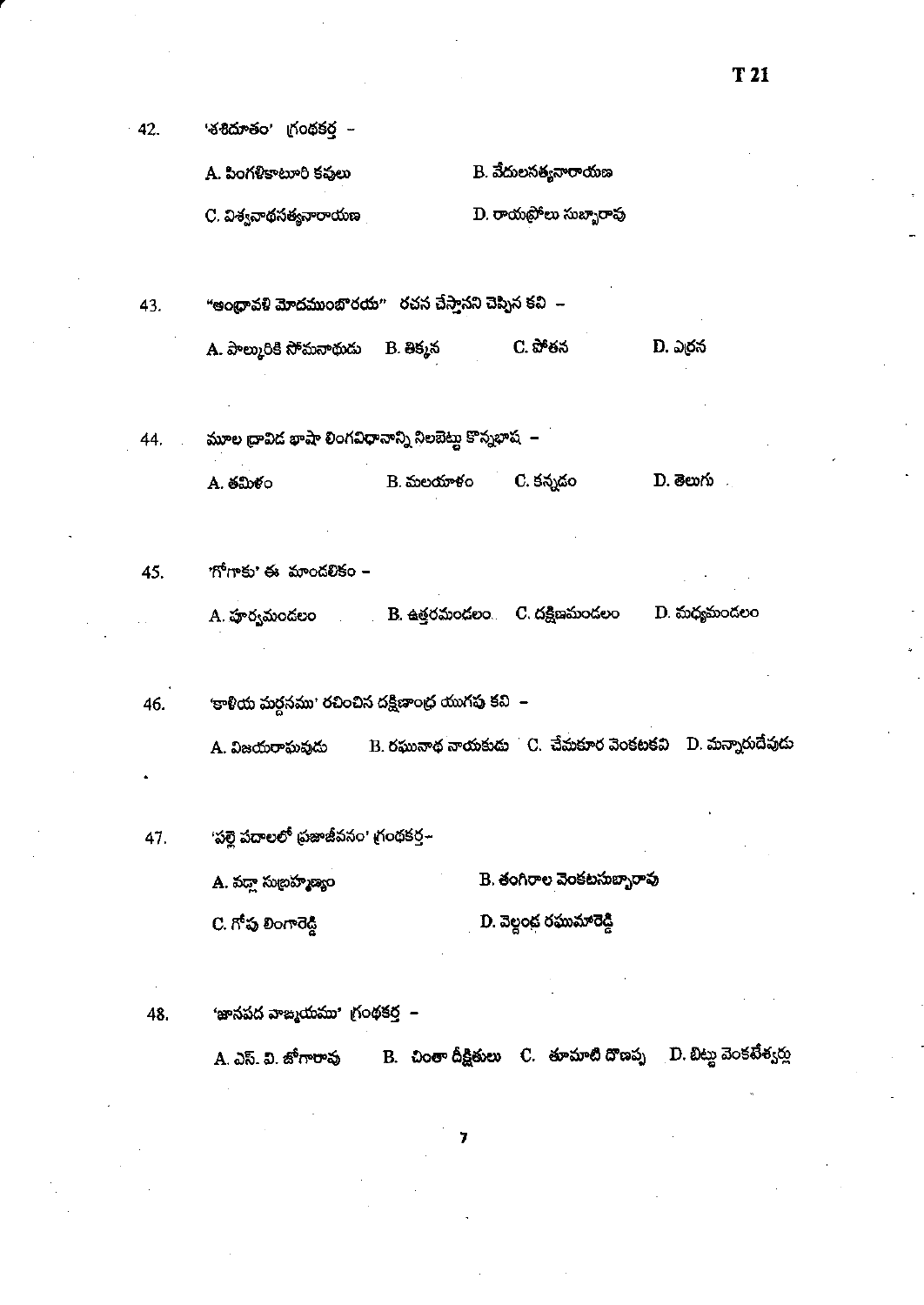| A. కాశీనాథుని నాగేశ్వరరావు     | B. ముట్నూరి కృష్ణారావు |
|--------------------------------|------------------------|
| C. శ్రీపాద సుబ్రహ్మణ్యశాస్త్రి | D. శ్రీపాద కృష్ణమూర్తి |

"ఇల్లు ఇప్పుడు ఇల్లులా లేనే లేదు" అని అన్నవారు – 50. B. పెన్నా శివరామకృష్ణ – C. రెంటాల వేంకటేశ్వరరావు – D. దాశరథి A. సి. నా. రె.

ఇందో యూరోపియన్ భాషల ప్రభావంతో తెలుగులోకి వచ్చిన వాక్యనిర్మాణం – 51.

> B. కర్మణి ప్రయోగం A. కర్తరి థయోగం

D. అనమాపక క్రియా థయోగం C. క్రియారహిత వాక్యం

"శ్రీలుపొంగిన జీవగడ్డయు పాలు పారిన భాగ్యసీమయు" –  $52.$ B. రాయపోలు సుబ్బారావు A. బసవరాజు అప్పారావు  $D$ . గురజాద రాఘవశర్మ C. వేంకటపార్వతీశ కవులు

సంస్కృతంలో 'వాసవదత్త' గద్యకావ్యం రచించినవారు – 53.

 $D.$  దండి C. సుబంధు  $B.$  బాణుడు A. భాసుదు

సంస్కృతంలో రామాయణ చంపూకావ్యమును రచించినవారు – 54.

> D. నీలకంఠ దీక్షితుడు  $\mathbf B$ . భోజుడు C. శ్రీహర్తుడు  $A.$  వాల్మీకి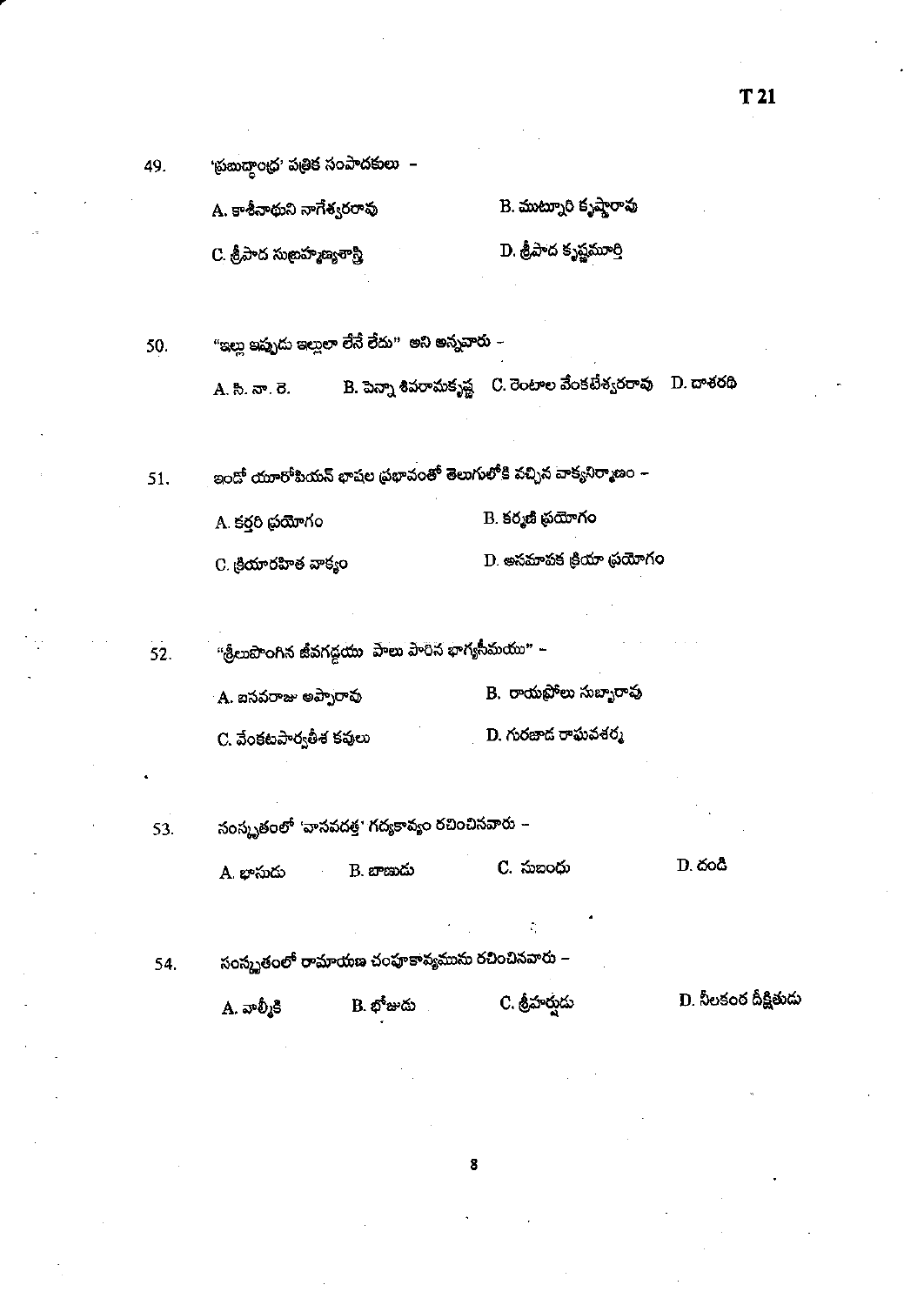"తల్లి సంస్కృతంబె యెల్లభాషలకును" అని పేర్మొన్న వారు – 55.

| A. మూలఘటిక కేతన     | - B. వినుకొంద వల్లభ రాయలు |
|---------------------|---------------------------|
| -C. విన్నకోట పెద్దన | D. రామరాజ భూషణుడు         |

'తెలుగు ఛందో వికాసము' గ్రంథకర్త– 56. A. కోవెల సుథసన్నాచార్య  $\mathbf B$ . కోవెల సంపత్కుమారాచార్య D. రాష్ఠారి దొరస్వామి శర్మ C. చేకూరి రామారావు

'కాగదా' పత్రిక సంపాదకులు – 57.

> B. ముద్దు కృష్ణ A. పింగళి దశరథరామ్

C. కొంపెల్ల జనార్దనరావు

 $\mathbf D$ . తాపీ ధర్మారావు

మందెచ్చులవాళ్లు ఎవరికి కథలు చెప్పి సంభావన పుచ్చుకొంటారు – 58.

| A. గోందులకు | B. గొలలకు | C. మాలలకు | D. లంబాడీలకు |
|-------------|-----------|-----------|--------------|
|-------------|-----------|-----------|--------------|

నాయని కృష్ణకుమారి రచించిన గ్రంథము – .59.

A. స్త్రీల పాటలు B. ఐతుకమ్మ పాటలు

C. తెలుగు జానపద గేయ గాథలు D. జానపద కవిత్వ శాఖలు

60.

తమిళ ప్రాంతం నుండి తెలుగు ప్రాంతం వైపు వచ్చిన చారిత్రక గేయం– A. దేశింగురాజు కథ B. బొబ్బిలి కథ

C. అన్నప్తదేవి రెడ్డి కథ

 $\mathbf D$ . కట్ట బొమ్మయ్య కథ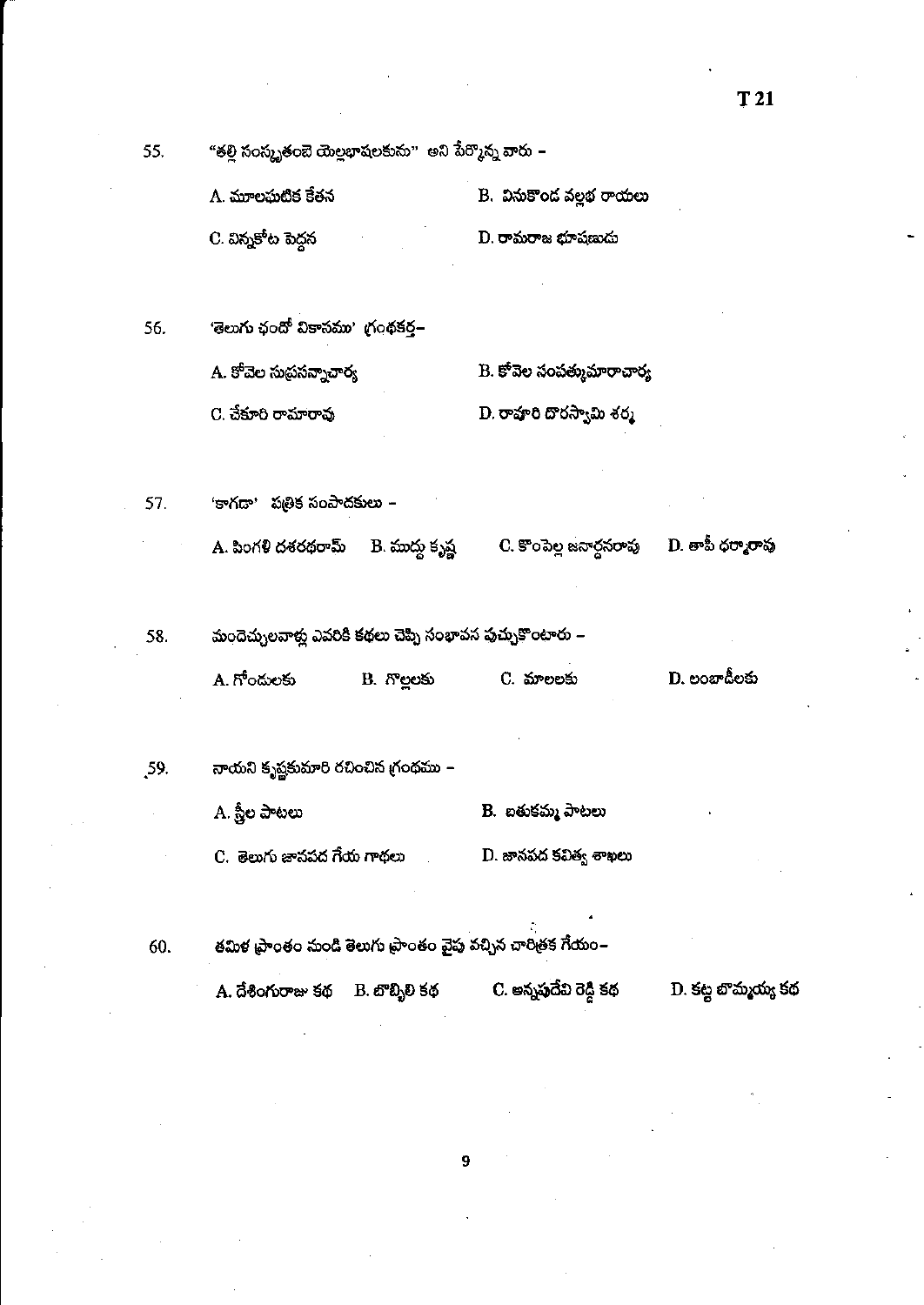పందరంగని అద్దంకి శాససం – 61.

62.

D. ఏదీకాదు C. చంపూశాననం B. గద్యశాననం A. పద్యశాసనం

B. చేకూరి రామారావు  $\;$  C. తూమాటి దొణప్ప $\;$  D. బొద్దపల్లి పురుషోత్రం A. రవ్వా శ్రీహరి

'ఆంధ్రభాషా చరిత్రము' ను రాసినవారు – 63.

'వాదుకభాషలో అపప్రయోగాలు'గ్రంథకర్త –

B. చిలుకూరి నారాయణ రావు A. గిడుగు రామమార్తి D. గంటి జోగి సోమయాజి C. భద్రిరాజు కృష్ణమూర్తి

"ఏకో రసః కరుణ ఏవ" – అని చెప్పినవారు – 64.

> D. భరతుడు C. భవభూతి B. జగన్నాథుదు A. భోజుదు

'ఆంధ్ర భాషా భూషణము' గ్రంథ రచయిత $\;$  – 65.  $\overline{\mathbf{C}}$ . విన్నకోట పెద్దన D. మామిడి వెంకయ్య A. అప్పకవి B. కేతన

'క్రతువు' నవలా రచ<mark>యిత</mark> – 66.

> D. కె. కె. మీనన్ B. ముదిగంటి సుజాతారెడ్డి C. కొప్పల కొండ స్వామి A. గీతాంజలి

అన్నము లేదు కొన్ని మధురాంబువులున్నవి తావుమన్న రావన్న .... అని భాగవతంలో ఎవరు పలికారు – 67. D. రంతి దేవుడు C. ప్రహ్లాదుడు B. ఐలిచన్రవర్తి A. అంబరీషుదు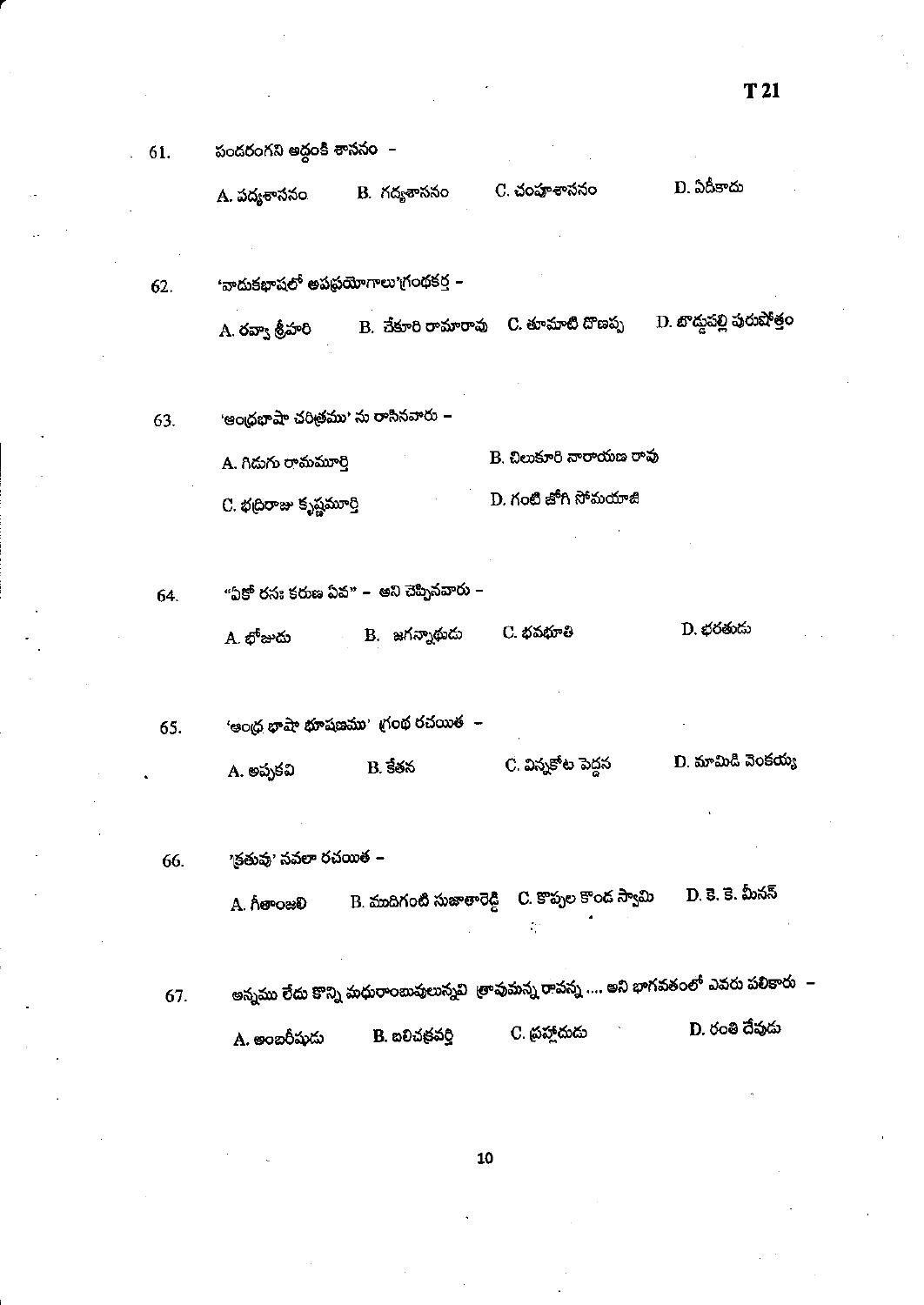|     | A. తమిళం                                                            | B. కన్నడ     | $C.$ ಗೌಂಡಿ                     | $D.$ బ్రాహుయీ        |
|-----|---------------------------------------------------------------------|--------------|--------------------------------|----------------------|
| 69. | నన్నయ ఉభయ వాత్ర్పోడిని కొనియాడిన కవి –                              |              |                                |                      |
|     | A. శ్రీనాథుదు                                                       | B. పోతన      | C. అల్లసాని పెద్దన             | D. తెనాలి రామకృష్ణదు |
| 70. | వచ్చినవాందు ఫల్లుణుందు …… అనే పద్యాన్ని రచించిన కవి $\,\,\,\perp\,$ |              |                                |                      |
|     | A. నన్నయ                                                            | B. తిక్మన    | C. ఎర్రన                       | D. చేమకూర వేంకటకవి   |
|     |                                                                     |              |                                |                      |
| 71. | <u>'శిశుపాల వధ' కలిగిన ఆంధ్రమహాభారత పర్వము ఏది  –</u>               |              |                                |                      |
|     | A. విరాట పర్వము      B. అరణ్య పర్వము      C.  సభా పర్వము            |              |                                | D. అది పర్వము        |
|     |                                                                     |              |                                |                      |
|     |                                                                     |              |                                |                      |
|     | A. నర్తనశాల                                                         | B. శఐరి      | C. పాదుకా పట్నభీషేకం           | D. ప్రతాప రుద్రీయము  |
|     |                                                                     |              |                                |                      |
| 73. | 'ఆంధ్రదీపిక' నిఘంటుకర్త –                                           |              |                                |                      |
|     | A. జి.ఎస్. రెడ్డి                                                   |              | B. బహుజనపల్లి సీతారామాచార్యులు |                      |
|     | C.   మామిడి వెంకయ్య                                                 |              | D. చిన్నయ సూరి                 |                      |
|     |                                                                     |              |                                |                      |
| 74. | విష్ణచిత్తుని వృత్తాంతంగల ప్రజంధము పేరు  –                          |              |                                |                      |
|     | A. పాందురంగ మాహాత్మము                                               | B. వనుచరిత్ర | C. మనుచరిత్ర                   | D. అముక్త మాల్యద     |

68.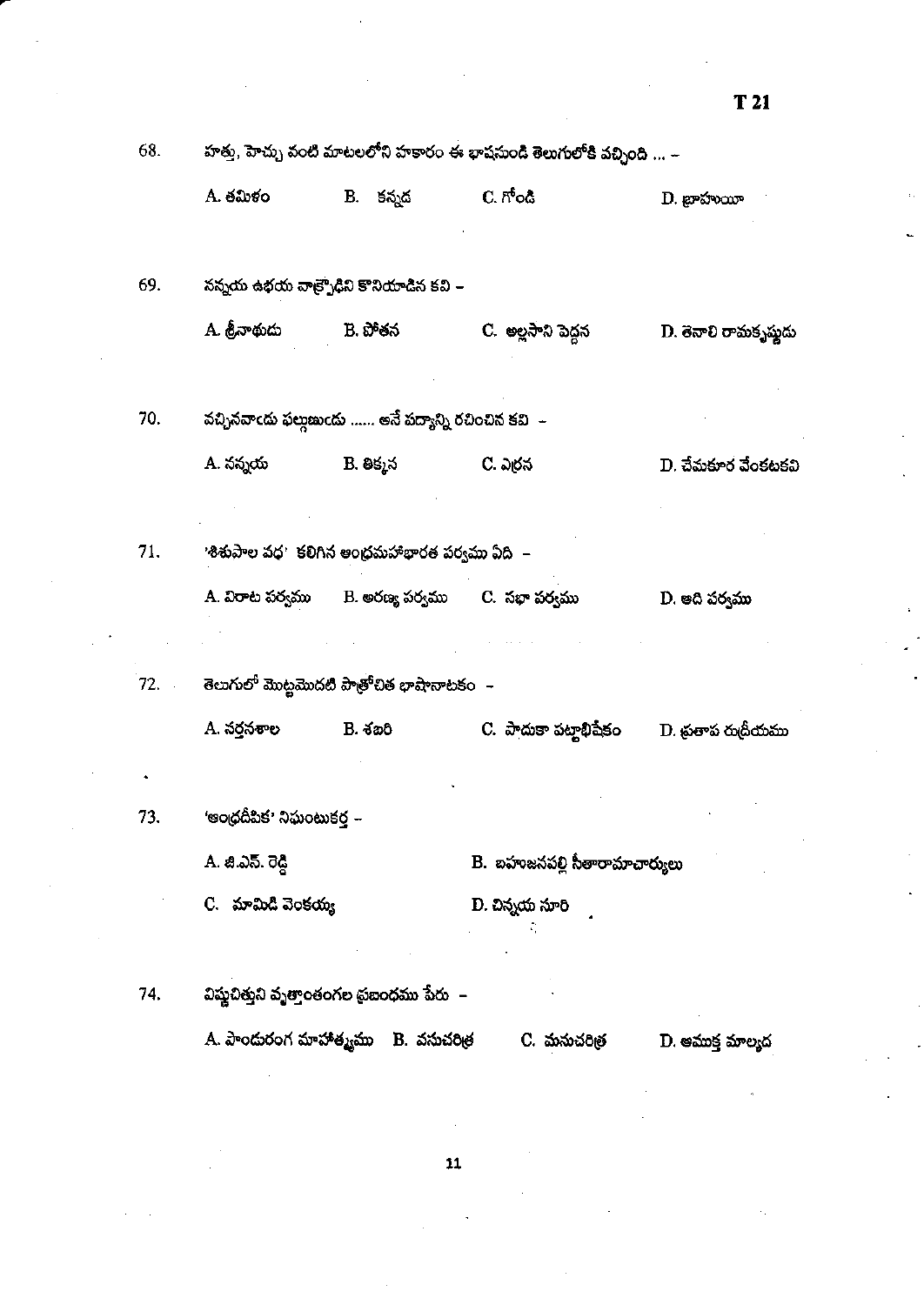| 75. | 'కవిత్వ తత్త్వ విచారము'  అను విమర్శన గ్ర౦థకర్త  – |                                        |                                                                      |                        |  |
|-----|---------------------------------------------------|----------------------------------------|----------------------------------------------------------------------|------------------------|--|
|     | A. తాపీధర్మారావు                                  |                                        | B. రాళ్లపల్లి అనంతకృష్ణశర్మ                                          |                        |  |
|     | C. కట్టమంచి రామలింగారెడ్డి                        |                                        | D. వేటూరి ప్రభాకరశాస్త్రి                                            |                        |  |
|     |                                                   |                                        |                                                                      |                        |  |
| 76. | థ్వని సిద్ధాంతాన్ని ఖండించిన వారు –               |                                        |                                                                      |                        |  |
|     | A. మహిమ భట్లు        B.  మమ్మటుదు                 |                                        | C. దండి                                                              | D. క్షేమేంచ్రుడు       |  |
|     |                                                   |                                        |                                                                      |                        |  |
| 77. | ్గ ప్రకరణం' లోని ఇతివృత్తం –                      |                                        |                                                                      |                        |  |
|     | A. కల్పితం                                        | B. పౌరాణికం                            | C. చారిత్రకం                                                         | D. మి <sub>్</sub> కము |  |
|     |                                                   |                                        |                                                                      |                        |  |
| 78. | కరుణరస భాసురమైన యక్షగానము –                       |                                        |                                                                      |                        |  |
|     |                                                   | - A. సౌభరి చరితము = B. -వివేక విజయము = | C. ముక్తికాంతా విలాసం                                                | D. సుగీవ విజయం         |  |
|     |                                                   |                                        |                                                                      |                        |  |
| 79. | 'అనిరుద్ద చరిత్రము' కావ్యకర్త –                   |                                        |                                                                      |                        |  |
|     | A. కనుపర్తి అబ్బయామాత్యుదు                        |                                        | B. ఎడపాటి ఎర్రన                                                      |                        |  |
|     | C. దిట్టకవి నారాయణ కవి                            |                                        | D. పరశురామపంతుల లింగమూర్తి కవి                                       |                        |  |
|     |                                                   |                                        |                                                                      |                        |  |
| 80. | 'పాలేరు' నాటక కర్త –                              |                                        |                                                                      |                        |  |
|     | A. బోయి భీమన్న                                    | B. గోపీ చంద్                           | C. కొర్లపాటి శ్రీరామమూర్తి     D. కుందుర్తి అంజనేయులు                |                        |  |
|     |                                                   |                                        |                                                                      |                        |  |
| 81. |                                                   |                                        | "సల్లనివాదు పద్మనయనమ్ములవాదు……" ఈ పద్యం భాగవతంలో ఏ స్మంధములో ఉంది  – |                        |  |
|     | A. అష్టమ స్మంధము                                  | B. నవమ స్మంధము                         | C. దశమ స్మంధము                                                       | D. ఏకాదశ స్మంధము       |  |

 $T<sub>21</sub>$ 

 $\overline{\mathbf{12}}$ 

l,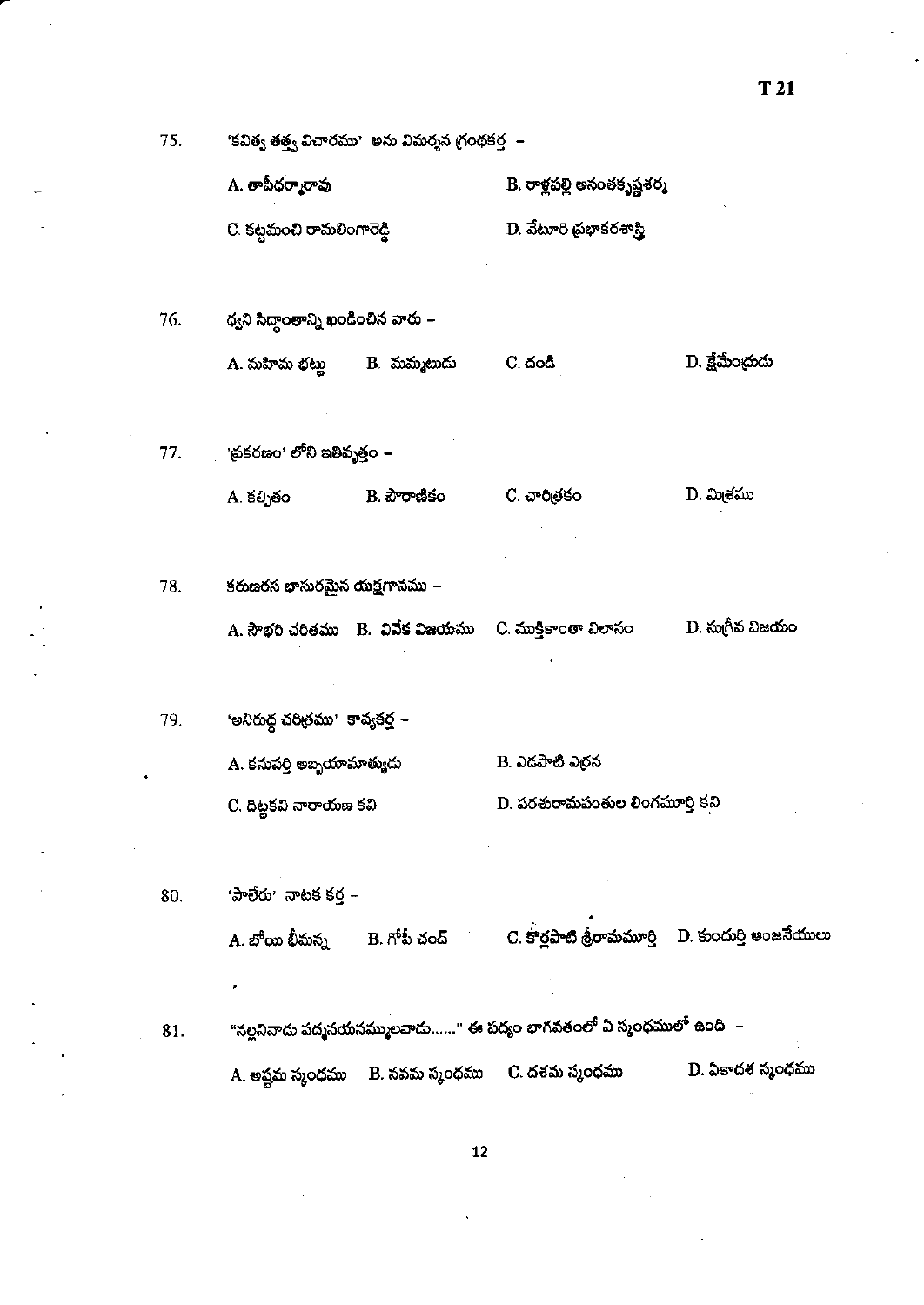| 82. | 'కవి జీవితాలు' గ్రంథ రచయిత  –                        |                          |                                                                                        |                         |
|-----|------------------------------------------------------|--------------------------|----------------------------------------------------------------------------------------|-------------------------|
|     |                                                      |                          | A. వంగూరి సుబ్బారావు     B. కందుకూరి వీరేశలింగం     C. ఆరుద్ర                          | D. గురజాద శ్రీరామమూర్తి |
| 83. | విజయరాఘవునిచే కనకాభిషేకం చేయించుకున్న కవయిత్రి–      |                          |                                                                                        |                         |
|     | A. ముద్దుపళని                                        | B. కృష్ణాజీ              | C. రామభద్రాంఐ                                                                          | D. రంగాజమ్మ             |
| 84. | అన్నారు –                                            |                          | "కుక్మపిల్ల, సబ్బబిళ్ళ, అగ్గిఫల్ల…కవితామయమేనోయ్ అన్నీ" అని శ్రీ, శ్రీ వీ కవితా ఖండికలో |                         |
|     | A. రుక్ములు                                          |                          | B. దేశచరి <sub>తో</sub> లు                                                             |                         |
|     | C. బాటసారి                                           |                          | $D.$ కవితా! ఓ కవితా!                                                                   |                         |
|     |                                                      |                          |                                                                                        |                         |
| 85. | 'మాచల్లేవి' నాటకం గురించి ఎక్మడ ప్రస్తావింపబడింది  – |                          |                                                                                        |                         |
|     | A. పండితారాధ్య చరిత్ర B. క్రీడాభిరామం C. కుమారసంభవం  |                          |                                                                                        | D. హరవిలానం             |
|     |                                                      |                          |                                                                                        |                         |
| 86. | 'తక్మెళ్ళ జగ్గని' పాత్ర గల నవల                       |                          |                                                                                        |                         |
|     | A. అతదు–ఆమె                                          | B. నేను – చీకటి          | C. గణపతి                                                                               | D. మాలపలి               |
|     |                                                      |                          |                                                                                        |                         |
| 87. | 'మెరుష్మల మరకలు' నవలా రచయిత                          |                          | ċ,                                                                                     |                         |
|     | A. బుచ్చిబాబు                                        | B. త్రిప్తరనేని గోపీచంద్ | C. కొడవటిగంటికుటుంబరావు                                                                | D. చలం                  |
|     |                                                      |                          |                                                                                        |                         |
| 88. | 'షడానన'  ఏ సమాసము–                                   |                          |                                                                                        |                         |
|     | A. ద్విగువు                                          | B. ద్వంద్వము             | C. <del>త</del> త్నురుష                                                                | D. ఐహువీహి              |

 $T<sub>21</sub>$ 

 $\boldsymbol{13}$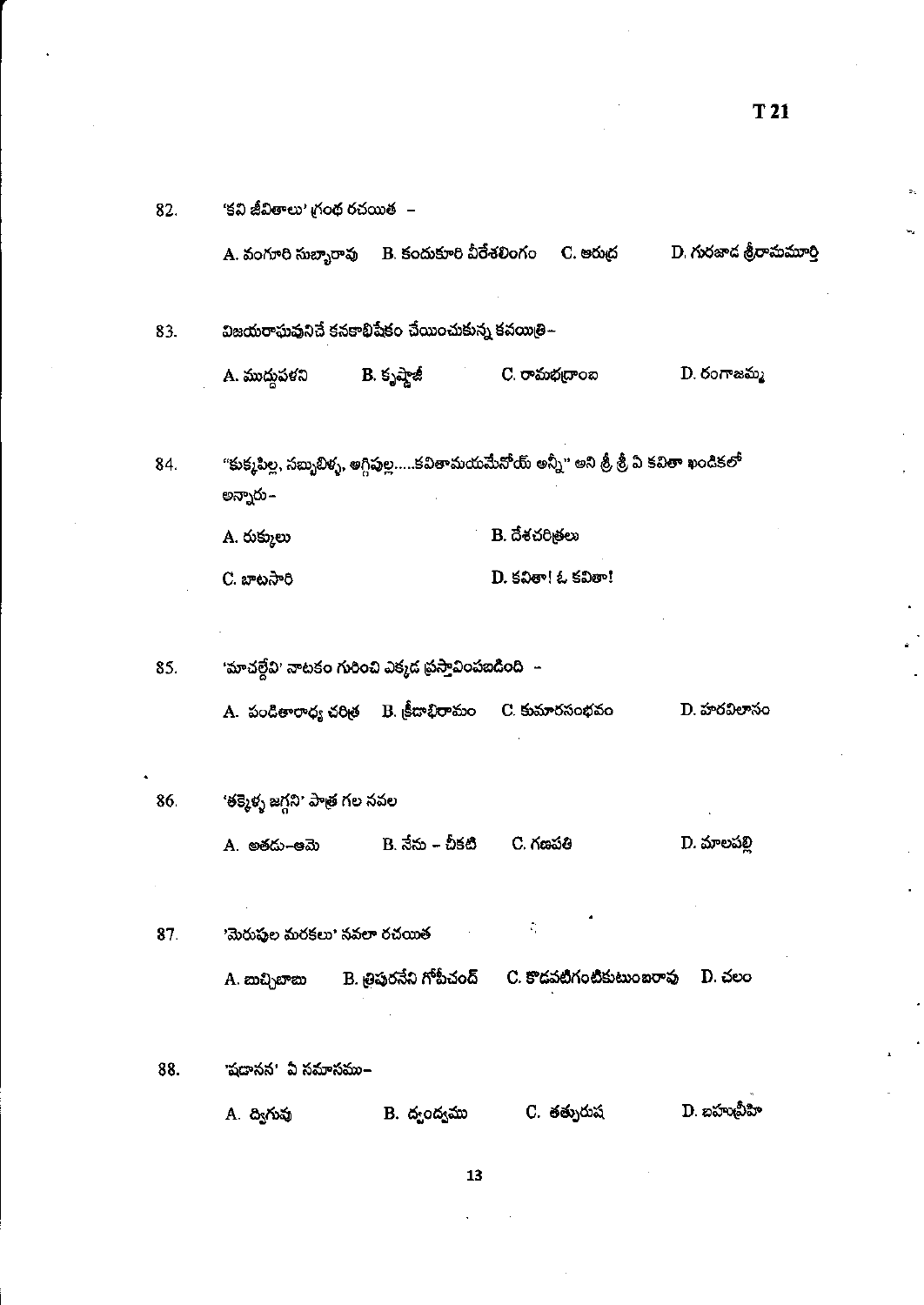89.

నన్నయ గద్య రచనను పోలిన శాససం $\mathord{\text{--}}$ 

|     | A. సాతలూరు                                                     | B. విప్పర్ల                       | C. కొరవి                                                                  | D. కలమళ్ళ    |
|-----|----------------------------------------------------------------|-----------------------------------|---------------------------------------------------------------------------|--------------|
| 90. | భాను+ఉదయము–                                                    |                                   |                                                                           |              |
|     | A. సవర్ణదీర్ఘ సంధి                                             | B. వృద్ధి సంధి       C. ఉకార సంధి |                                                                           | D. గుణనంధి   |
| 91. | 'నలువ' అంటే  –                                                 |                                   |                                                                           |              |
|     | A. కలువ                                                        | B. బ్రహ్మ                         | C. ఇంద్రుడు                                                               | D. వలువ      |
| 92. | 'గొంతెమ్మ కోరికలు' అన్న జాతీయానికి ఆధారమైన పాత్ <mark>ర</mark> |                                   |                                                                           |              |
|     | A. దమయంతి                                                      | B. దేవయాని                        | $C.$ හිංෂි                                                                | D. మాద్రి    |
| 93. |                                                                |                                   | ఉత్పలమాల లోని మొదటి గురువును రెందు లఘువులగా మారిస్తే ఏర్పడే వృత్తం పేరు — |              |
|     | A. శార్దులం                                                    | B. మత్తేభం                        | C. మత్తకోకిల                                                              | $D.$ చంపకమాల |
| 94. | ఈ వృత్తములో 13 వ అక్షరము యతి స్థానము—                          |                                   |                                                                           |              |
|     | A. ఉత్పలమాల                                                    | B. శారూలము                        | C. మత్తేభము<br>÷,                                                         | D. మత్తకోకిల |
| 95. | 'శాంతనవుదు' అంబే–                                              |                                   |                                                                           |              |
|     | A. వ్యాసుదు                                                    | B. ధర్మరాజు                       | C. ధృతరాష్ముడు                                                            | D. భీష్ముదు  |

 $14$ 

 $\ddot{ }$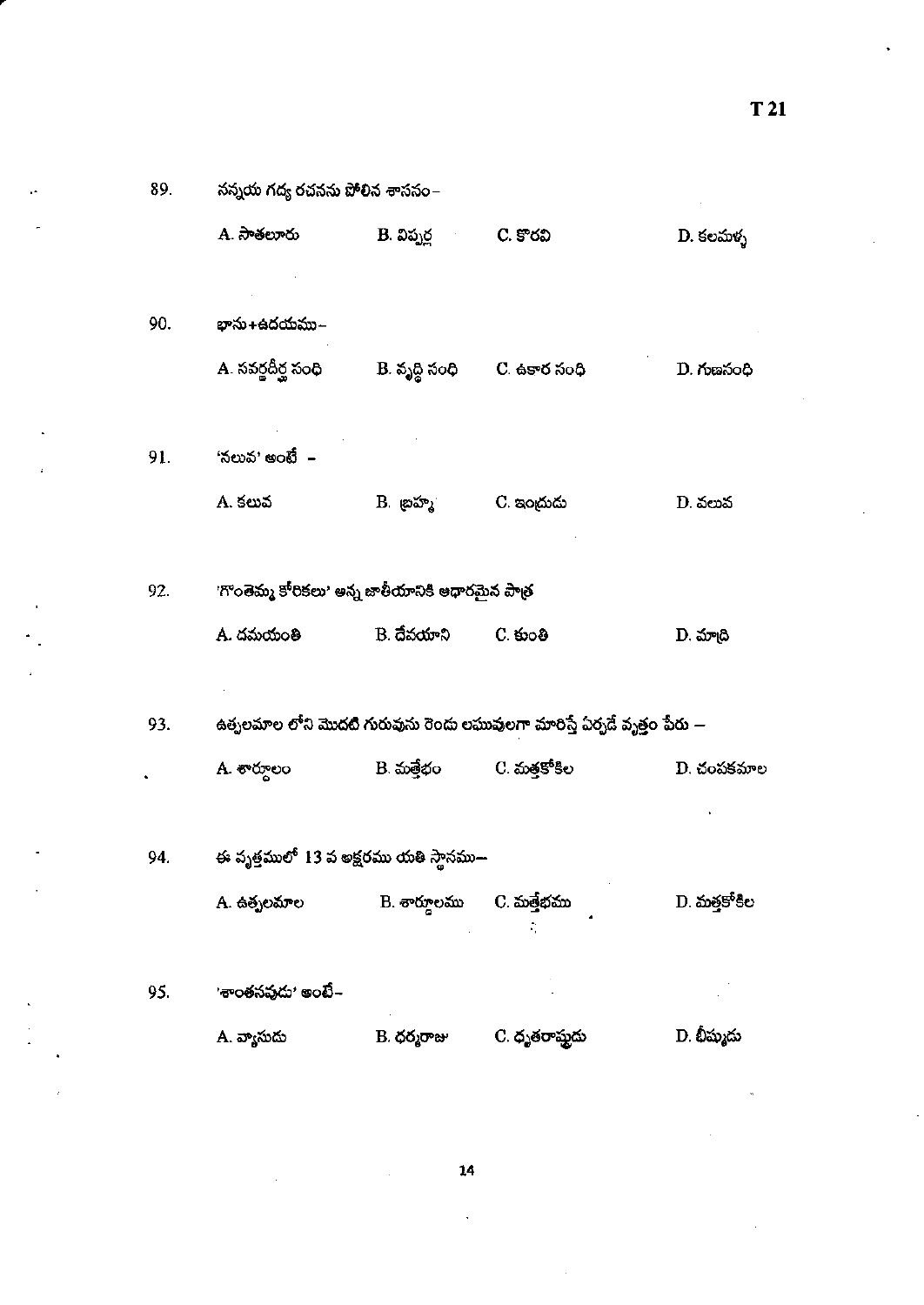|      | A. మనుచరిత్ర                                                              | B. వసుచరిత్ర | C. కళాపోర్తోదయము                                                       | D. అముక్రమాల్యద |  |  |  |
|------|---------------------------------------------------------------------------|--------------|------------------------------------------------------------------------|-----------------|--|--|--|
| 97.  | "కథన ఘటకము" దీన్ని అంగ్లంలో ఏమంటారు.–                                     |              |                                                                        |                 |  |  |  |
|      | A. Ballad                                                                 | B . Motif    | C. Refrain                                                             | D. Riddle       |  |  |  |
|      |                                                                           |              |                                                                        |                 |  |  |  |
| 98.  | జానపద కళాకారులు కళలు ప్రదర్శించిన తర్వాత తీసికొనే ప్రతి ఫలాన్ని -- అంటారు |              |                                                                        |                 |  |  |  |
|      | A. త్యాగం                                                                 | B. సంభావన    | C. దానం                                                                | D. ఖరీదు        |  |  |  |
|      |                                                                           |              |                                                                        |                 |  |  |  |
| 99.  | వ్యాసుదు –                                                                |              |                                                                        |                 |  |  |  |
|      |                                                                           |              | A. వసిష్ఠని ముని మనుమడు     B. శక్తికి మనుమడు       C. పరాశరుని కొదుకు | D. అన్నీ        |  |  |  |
|      |                                                                           |              |                                                                        |                 |  |  |  |
| 100. | వీరమరణం పొందిన వీరుల స్మృతిఫలకాలను ఏమంటారు–                               |              |                                                                        |                 |  |  |  |
|      | A. వీరగలులు                                                               | B. వీరఖదాలు  | C. వీరమాహేశ్వరులు                                                      | D. వీరసింహాలు   |  |  |  |

 $\hat{\psi}$